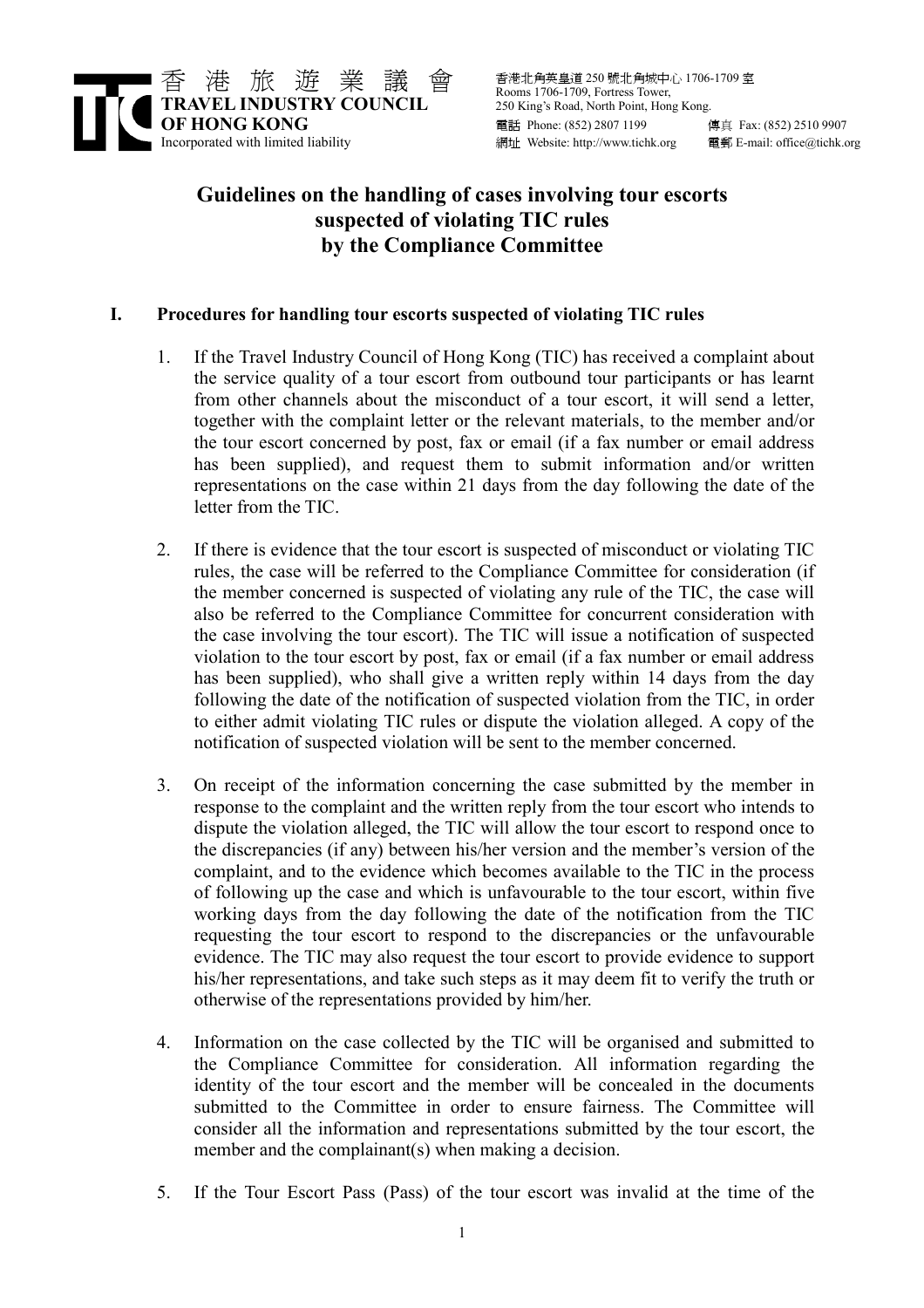

香港北角英皇道 250 號北角城中心 1706-1709 室 Rooms 1706-1709, Fortress Tower, 250 King's Road, North Point, Hong Kong. 電話 Phone: (852) 2807 1199 <br>傳真 Fax: (852) 2510 9907 網址 Website: http://www.tichk.org 電郵 E-mail: office@tichk.org

incident or becomes invalid while the TIC is handling the case, the case will be handled in accordance with the above procedures as though the Pass were still valid. If the Compliance Committee decides to penalise the tour escort, the penalty will be recorded for subsequent treatment when he/she applies for Pass renewal. The Tourist Guide and Tour Escort Deliberation Committee will then decide whether to approve the renewal application or not; and if approval is granted, the penalty previously recorded but not yet enforced will be enforced immediately after the Pass is renewed.

## II. Compliance Committee

- 1. The majority of the members of the Compliance Committee shall be from outside the trade. Its convenor shall be an independent director and one of its two deputy convenors shall be a trade director and the other deputy convenor shall be an independent director.
- 2. A panel, which consists of all members of the Compliance Committee, tourist guide representatives and tour escort representatives, is set up under the Committee to handle cases of suspected violations.
- 3. The quorum for panel meetings to handle cases of suspected violations by tour escorts is, including the convenor or the deputy convenor of the Committee, five directors present, of whom independent directors shall constitute the majority, plus at least one tour escort representative. Eight members and one tour escort representative will be invited to each panel meeting on a rotation basis. Among those present at a panel meeting, non-trade members shall constitute the majority.
- 4. Panel meetings shall be chaired by the convenor of the Committee or, in his/her absence, the deputy convenor who is an independent director.

#### III. Penalties imposable on tour escorts found to have violated TIC rules

- 1. Definitions: "Revocation of a Tour Escort Pass" means cancellation of a Tour Escort Pass before the expiry of the validity period originally granted. "Suspension of a Tour Escort Pass" means temporary cancellation of a Tour Escort Pass for a specific period of time before the expiry of the validity period originally granted. "Non-renewal of a Tour Escort Pass" means (1) refusal to extend the validity period of an expired Tour Escort Pass; or (2) refusal to extend the validity period of a valid Tour Escort Pass in the situation where the Pass is due to expire in not more than 14 days and an immediate revocation is considered not necessary.
- 2. In deciding the penalty for a Tour Escort Pass holder guilty of misconduct, the Compliance Committee should first and foremost consider whether, in its opinion, the Pass holder is a fit and proper person to be a tour escort.
- 3. The Compliance Committee may revoke, suspend or refuse to renew any Tour Escort Pass. If the Committee considers revocation, suspension or non-renewal of the Tour Escort Pass to be an excessive penalty, it may issue a letter of advice or a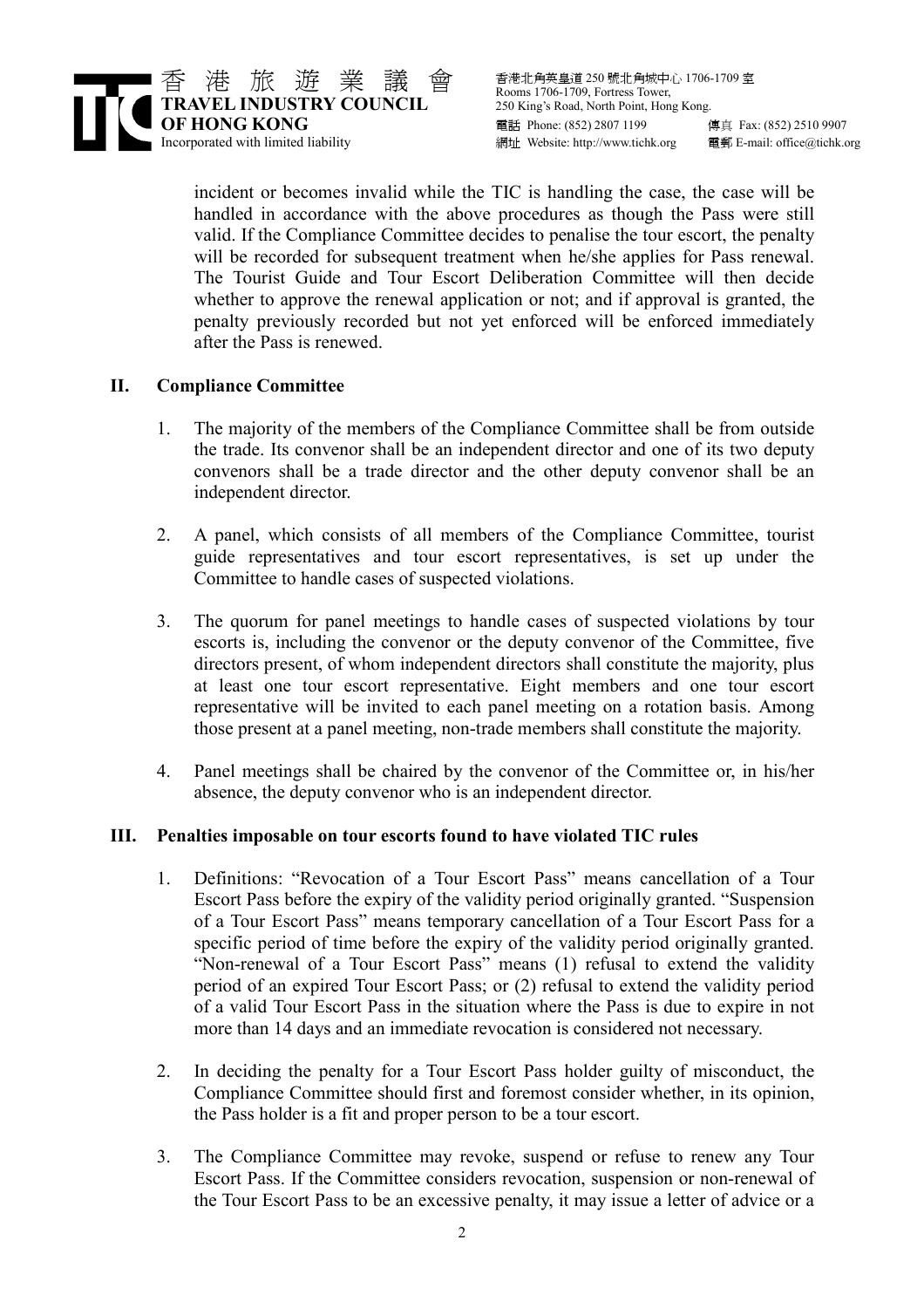written warning to the tour escort concerned. Repeated warnings will lead to a more severe disciplinary action such as suspension of the Pass.

- 4. Where a Tour Escort Pass has been revoked or suspended, the person concerned shall surrender the Pass to the TIC. If he/she fails to return the Pass to the TIC within seven days of its becoming invalid due to revocation, his/her future applications for the Pass may be rejected by the Tourist Guide and Tour Escort Deliberation Committee. If he/she fails to return the Pass to the TIC within seven days of its becoming invalid due to suspension, further penalties may be imposed on him/her by the Compliance Committee such as extension of the suspension period.
- 5. A suspended Tour Escort Pass will resume its validity upon the expiry of the suspension period if it is still within its original validity period.
- 6. A person whose Tour Escort Pass has been revoked or refused renewal by the Compliance Committee may apply for a new Pass six months after revocation or non-renewal of the old Pass.
- 7. Even though a holder of the Tour Escort Pass is found to have not violated TIC rules, the Compliance Committee may issue a reminder letter to the tour escort concerned with a view to promoting good conduct and practice.

# IV. Notification of decisions of the Compliance Committee and retention of violation records

- 1. If the Compliance Committee decides to penalise the tour escort who is found to have violated TIC rules, the TIC will notify him/her in writing by post, fax or email (if a fax number or email address has been supplied) of the Committee's decision and grounds, his/her right to appeal against the decision and the appeal procedures. A copy of the notification will be sent to the member concerned.
- 2. All violation records will be kept in the personal file of the tour escort concerned.
- 3. If the Compliance Committee decides that the tour escort has not violated TIC rules, the TIC will also notify him/her in writing of the decision, with the notification copied to the member concerned.

# V. Appeals against decisions of the Compliance Committee

1. Any tour escort desirous of appealing against the Compliance Committee's decision shall within 14 days (from the day following the date of the notification of the decision from the TIC) give notice of appeal or apply for extending the period for lodging an appeal for an additional period of not more than 14 days in writing to the TIC. The notice of appeal shall be given with an appeal fee of HK\$1,000. The notice of appeal or application for extension of the appeal period shall be addressed to "TIC Executive Director". The Appeal Board will decide whether the appeal fee paid by the appellant is to be forfeited, or repaid to the